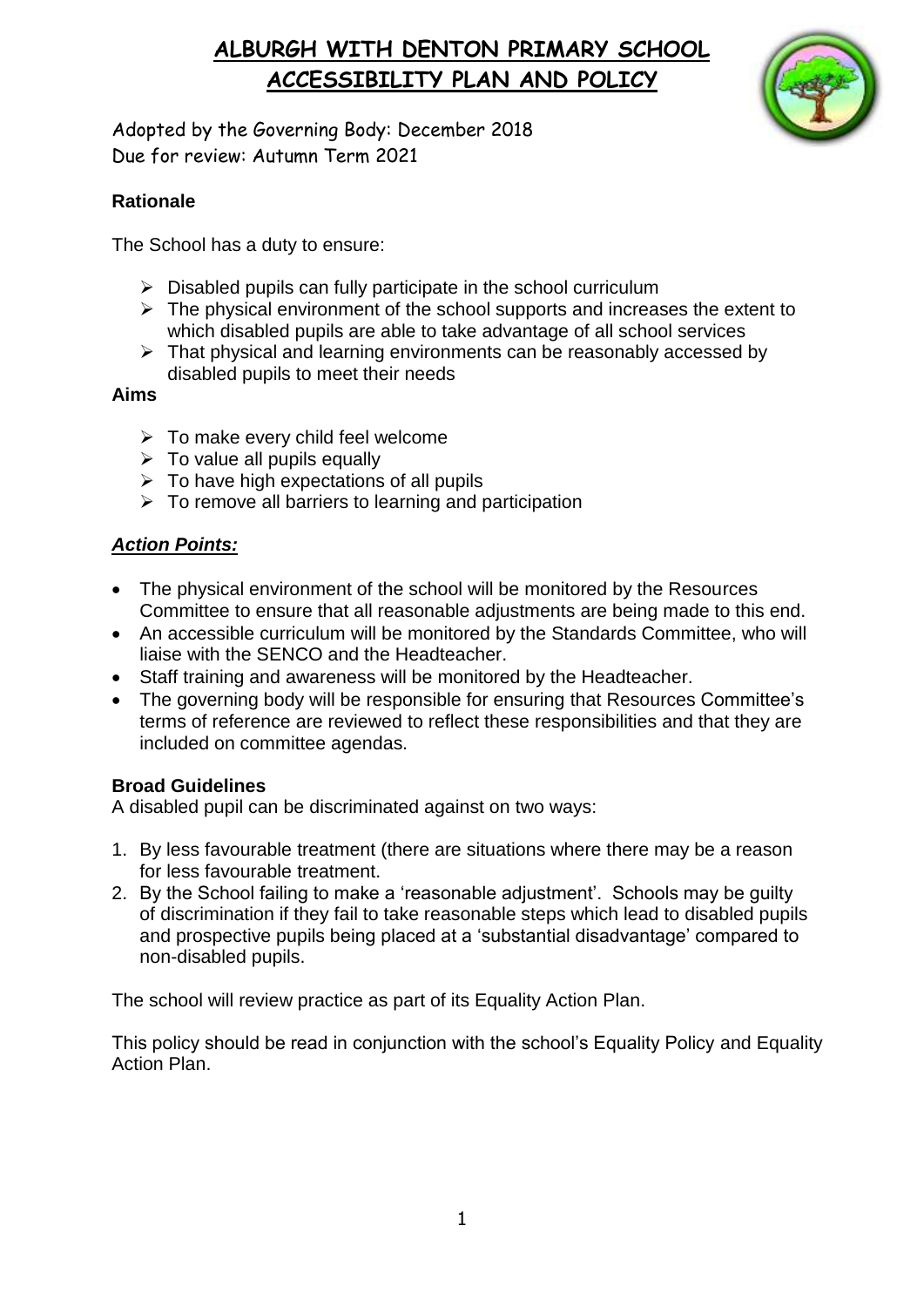

### Adopted by the Governing Body: December 2018 Due for review: Autumn Term 2021 **Appendix A Identifying Barriers to Access - Curriculum**

| Question                                                                 | <b>Yes</b>   | <b>No</b> | <b>Action/Comment</b>               |
|--------------------------------------------------------------------------|--------------|-----------|-------------------------------------|
| Are teachers and support staff                                           |              |           |                                     |
| receiving training to teach and                                          | $\checkmark$ |           | Where applicable                    |
| support disabled pupils?                                                 |              |           |                                     |
| Are classrooms optimally organised                                       |              |           | Currently meets all pupils' needs & |
| for disabled pupils?                                                     |              |           | can be adapted as relevant          |
| Do lessons provide opportunities for                                     |              |           |                                     |
| all pupils to achieve?                                                   | $\checkmark$ |           |                                     |
| Are lessons responsive to pupil                                          |              |           |                                     |
| diversity?                                                               | ✓            |           |                                     |
|                                                                          |              |           |                                     |
| Do lessons involve work to be done                                       |              |           |                                     |
| by individuals, pairs, groups and the                                    | $\checkmark$ |           |                                     |
| whole class?                                                             |              |           |                                     |
| Are all pupils encouraged to take<br>part in music, drama and physical   | $\checkmark$ |           |                                     |
| activities?                                                              |              |           |                                     |
| Do staff recognise and allow for the                                     |              |           |                                     |
| mental effort expended by able &                                         | $\checkmark$ |           |                                     |
| disabled pupils, for example using lip                                   |              |           |                                     |
| reading?                                                                 |              |           |                                     |
| Do staff allow for the additional time                                   |              |           |                                     |
| required by some disabled pupils to                                      | ✓            |           |                                     |
| use equipment in practical work?                                         |              |           |                                     |
| Do staff provide alternative ways of                                     |              |           |                                     |
| giving access to experience or                                           |              |           |                                     |
| understanding for disabled pupils                                        |              |           |                                     |
| who cannot engage in particular                                          | ✔            |           | Where appropriate                   |
| activities, for example some forms of<br>exercise in physical education? |              |           |                                     |
| Is there access to appropriate                                           |              |           |                                     |
| computer technology for pupils with                                      | $\checkmark$ |           |                                     |
| disabilities?                                                            |              |           |                                     |
| Are school visits made accessible to                                     |              |           |                                     |
| all pupils irrespective of attainment                                    | $\checkmark$ |           |                                     |
| or impairment?                                                           |              |           |                                     |
| Are there high expectations of all                                       | $\checkmark$ |           |                                     |
| pupils?                                                                  |              |           |                                     |
| Do staff seek to remove all barriers                                     | $\checkmark$ |           |                                     |
| to learning and participation?                                           |              |           |                                     |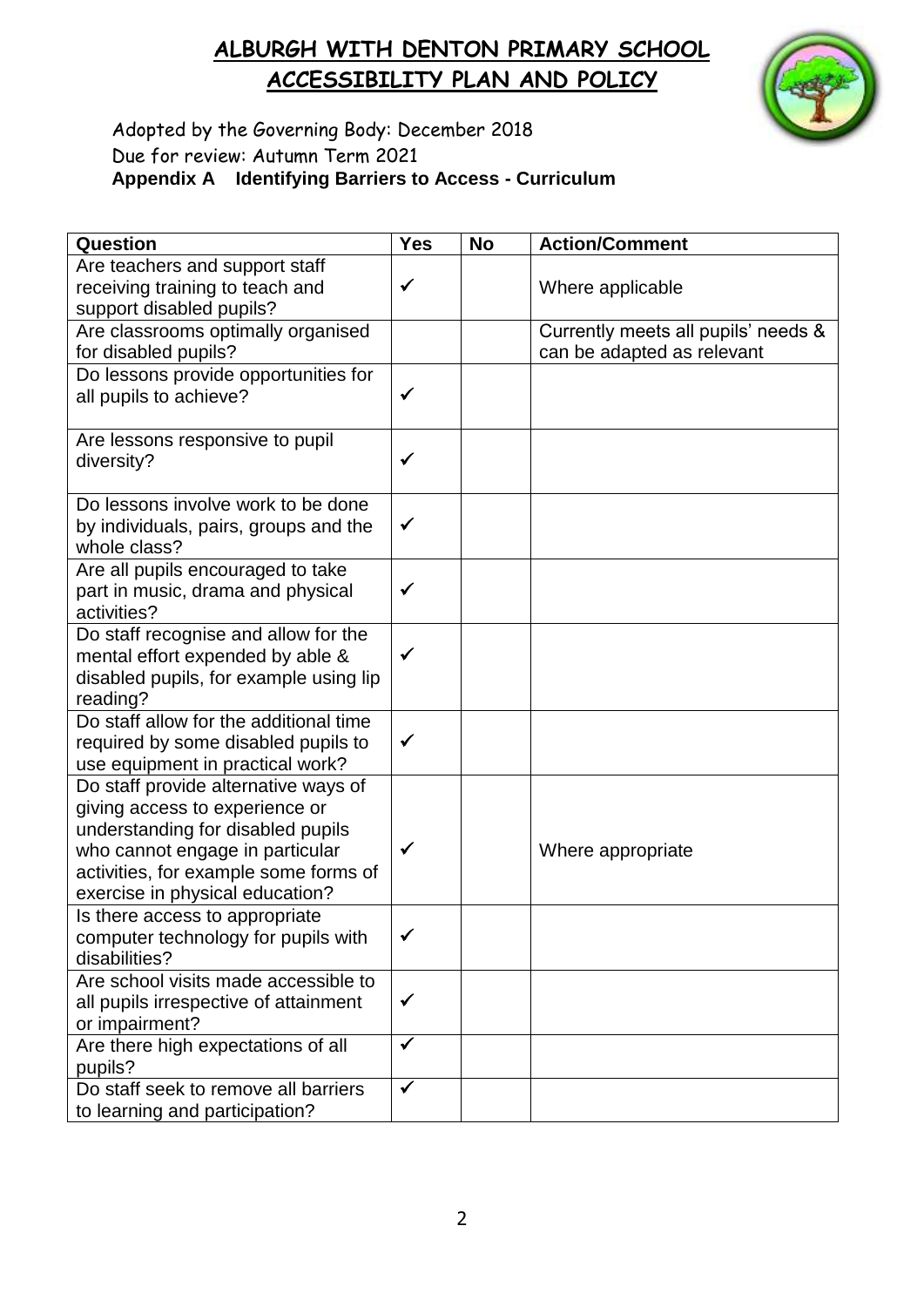

Adopted by the Governing Body: December 2018 Due for review: Autumn Term 2021

### **Appendix B Identifying Barriers to Access - Premises**

| Question                                       | <b>Yes</b>   | <b>No</b>    | <b>Action/Comment</b>                     |
|------------------------------------------------|--------------|--------------|-------------------------------------------|
| Does the size and layout of areas -            |              |              | The school caters for all current pupils. |
| including all academic, sporting, play,        |              |              | If new pupils or staff joined the school  |
| social facilities, classrooms, the assembly    | $\checkmark$ |              | this would need to be revised with        |
| hall, dining area, library, indoor and         |              |              | assistance from the LA.                   |
| outdoor sporting facilities, playgrounds       |              |              |                                           |
| and common rooms allow access for all          |              |              |                                           |
| pupils or members of staff?                    |              |              |                                           |
| Can pupils who use wheelchairs move            |              |              | The Governing Body has reviewed the       |
| around the school without experiencing         |              |              | school and we have identified areas       |
| barriers to access such as those caused        |              | $\checkmark$ | which would need alteration relevant to   |
| by doorways, steps and stairs, toilet          |              |              | specific learning disabilities should     |
| facilities?                                    |              |              | they arise                                |
| Are pathways of travel around the site         |              |              |                                           |
| and parking arrangements safe, routes          | ✓            |              |                                           |
| logical and well signed?                       |              |              |                                           |
| Are emergency and evacuation systems           |              |              |                                           |
| set up to inform all pupils, including pupils  |              |              |                                           |
| with SEN and disability; including alarms      | $\checkmark$ |              |                                           |
| with both visual and auditory                  |              |              |                                           |
| components?                                    |              |              |                                           |
| Are non-visual guides used, to assist          |              |              | The Governing Body has reviewed the       |
| people to use buildings, ie lifts with tactile |              | $\checkmark$ | school and we have identified areas       |
| buttons?                                       |              |              | which would need alteration relevant to   |
|                                                |              |              | specific learning disabilities should     |
|                                                |              |              | they arise                                |
| Could any of the decor or signage be           |              |              | The Governing Body has reviewed the       |
| considered to be confusing or                  |              |              | school and we have identified areas       |
| disorientating for disabled pupils with        |              | $\checkmark$ | which would need alteration relevant to   |
| visual impairment, autism or epilepsy?         |              |              | specific learning disabilities should     |
|                                                |              |              | they arise                                |
| Are areas to which pupils should have          | √            |              |                                           |
| access well lit?                               |              |              |                                           |
| Are steps made to reduce background            |              |              | This was completed for a former pupil     |
| noise for hearing impaired pupils such as      |              |              | with hearing difficulties and built in to |
| considering a room's acoustics, noisy          | $\checkmark$ |              | the assessment of her needs.              |
| equipment?                                     |              |              | Conditions would be reviewed if any       |
|                                                |              |              | further children or staff entered the     |
|                                                |              |              | school with hearing difficulties.         |
| Is furniture and equipment selected,           |              |              | This will be done as appropriate          |
| adjusted and located appropriately?            |              |              |                                           |
| Is the equipment in the disabled toilet        | $\checkmark$ |              | This will be done as appropriate          |
| properly installed and accessible?             |              |              |                                           |